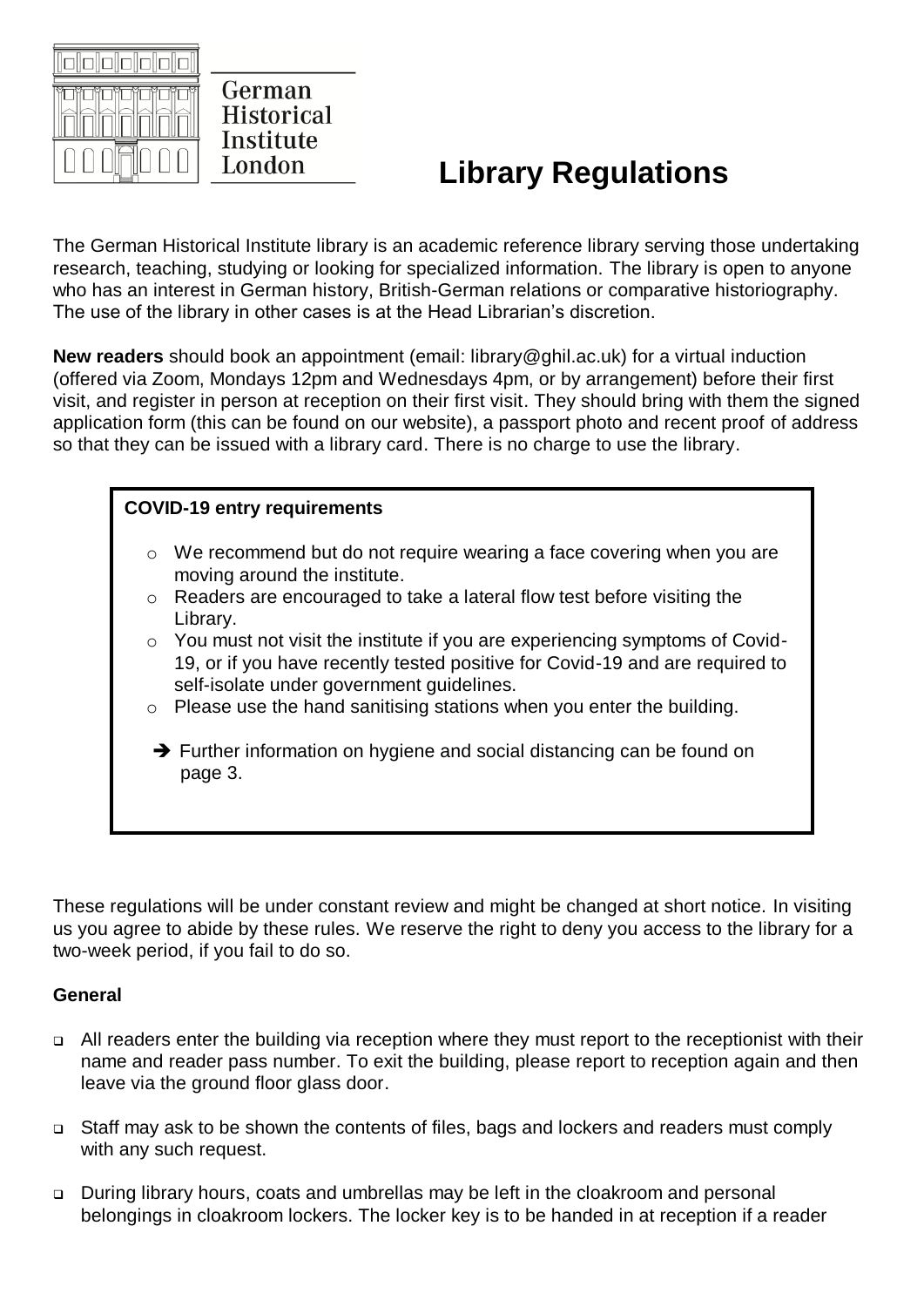leaves the building for any length of time. All lockers are to be emptied each day when the library closes.

- ❑ The GHIL cannot be held liable for any loss or damage of personal belongings caused by the unauthorised action of a third party.
- ❑ Smoking is prohibited throughout the building. Eating is permitted only in the Common Room. Drinks in sealable containers may be taken into the library rooms.
- ❑ Information on how to evacuate the building in case of emergency is displayed at reception.

#### **Reading Rooms**

- ❑ During their library induction, library users will be instructed in the safe use of ladders in the library. Should readers have any problems with the ladders, or have difficulty reaching books on high shelves, they can ask library staff for assistance, who will be happy to help.
- ❑ Please be considerate of other readers, do not talk loudly and silence your electronic devices.
- ❑ The library rooms open to readers are located on the ground and first floors and in the basement, the second and third floor are not open to readers. Most of the holdings are on open-access shelving.
- ❑ Books cannot be taken out on loan. In the event of a reader damaging a book, e.g. by marking or in other ways, the reader must pay for a replacement copy. The library retains the right to ban the reader from further use of the library. This also applies to any reader who attempts to remove a book from the library.

#### **Services and Facilities**

- ❑ The GHIL provides access to the internet for the purpose of conducting research only. Access is available at computer terminals on each floor or via readers' personal devices through the GHIL network. In order to use the Wi-Fi, readers must obtain a password at reception. By accessing the internet, readers accept the *Internet Use Guidelines* of the GHIL.
- ❑ We have a wide range of electronic resources which are accessible while readers are in the building, and most have options for partial downloads to a laptop.
- ❑ A book scanner is available for readers. This may be used to scan to a USB stick (bring your own) or to a mobile device (Android or iOS) via Wi-Fi. Responsibility for ensuring that copyright law is not breached lies with the person making or ordering scans. Digital photography (no flash) is permitted.
- ❑ A reader-printer is available for microfiches and microfilm. Print-outs from the digital library are to be shown and paid for at reception (10p per sheet b/w).
- ❑ It is not possible to arrange inter-library loans. Readers are welcome to suggest potential new acquisitions (to [library@ghil.ac.uk\)](mailto:library@ghil.ac.uk).